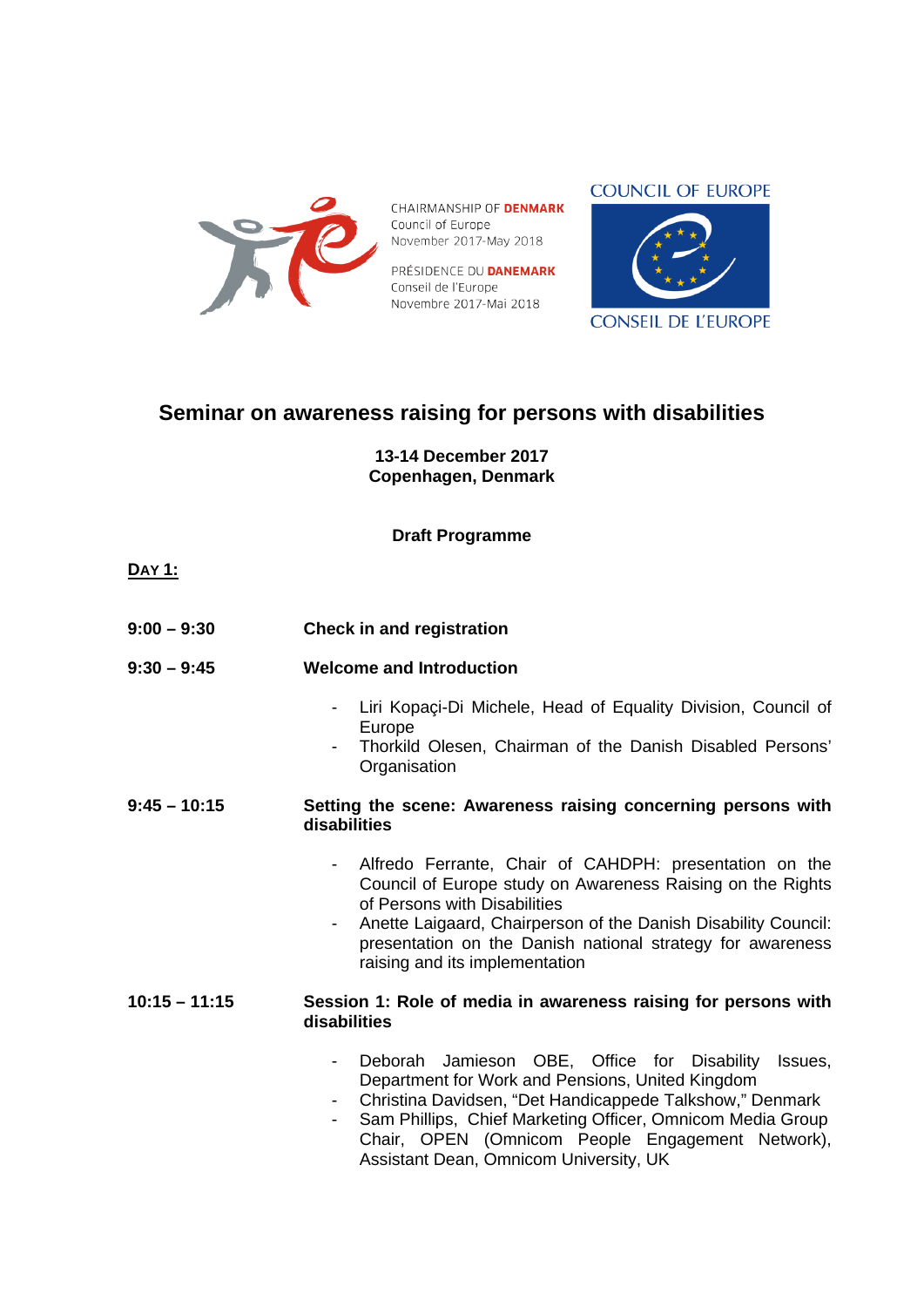| 11:15 - 11:30 | <b>Coffee break and networking</b> |
|---------------|------------------------------------|
|---------------|------------------------------------|

**11:30 – 12:15** *Group work:* participants work in 3 groups to discuss challenges, identify good practice and provide recommendations on session 1.

*Presentations of the results from the groups and plenary discussion.*

**12:15 – 13:45 Lunch**

## **13:45 – 14:45 Session 2: Awareness raising on persons with disabilities through changing the attitudes of children in schools**

- Orlando Costa, Senior Officer, National Institute for Rehabilitation, Ministry of Labour, Solidarity and Social Security, Portugal
- Trine Ringhjem Jensen, the campaign: "All on board", Danish Association of Youth with Disabilities, Denmark
- Vincenzo Falabella, President of FISH (Federazione Italiana Superamento Handicap), Italy
- **14:45 15:00 Coffee break and networking**
- **15:00 15:45** *Group work:* participants work in 3 groups to discuss challenges, identify good practice and provide recommendations on session 2.

*Presentations of the results from the groups and plenary discussion.*

- **15:45 16:45 Session 3: Awareness raising through sports** 
	- Martha Jo Braycich, Special Olympics Europe Region Martin Nielsen, Special Olympics Denmark athlete Mads Henriksen, teacher, Idraetsskolen For Udviklingshaemmede
	- Anne Tøttrup Andersen and Søren Jul Kristensen, Parasport **Denmark**
- **16:45 17:00 Coffee break and networking**
- **17:00 18:00** *Group work:* participants work in 3 groups to discuss challenges, identify good practice and provide recommendations on session 3.

*Presentations of the results from the groups and plenary discussion.*

- **18:00 19:00 Cocktails and music in the lounge**
- **19:00 21:00 Dinner and entertainment**